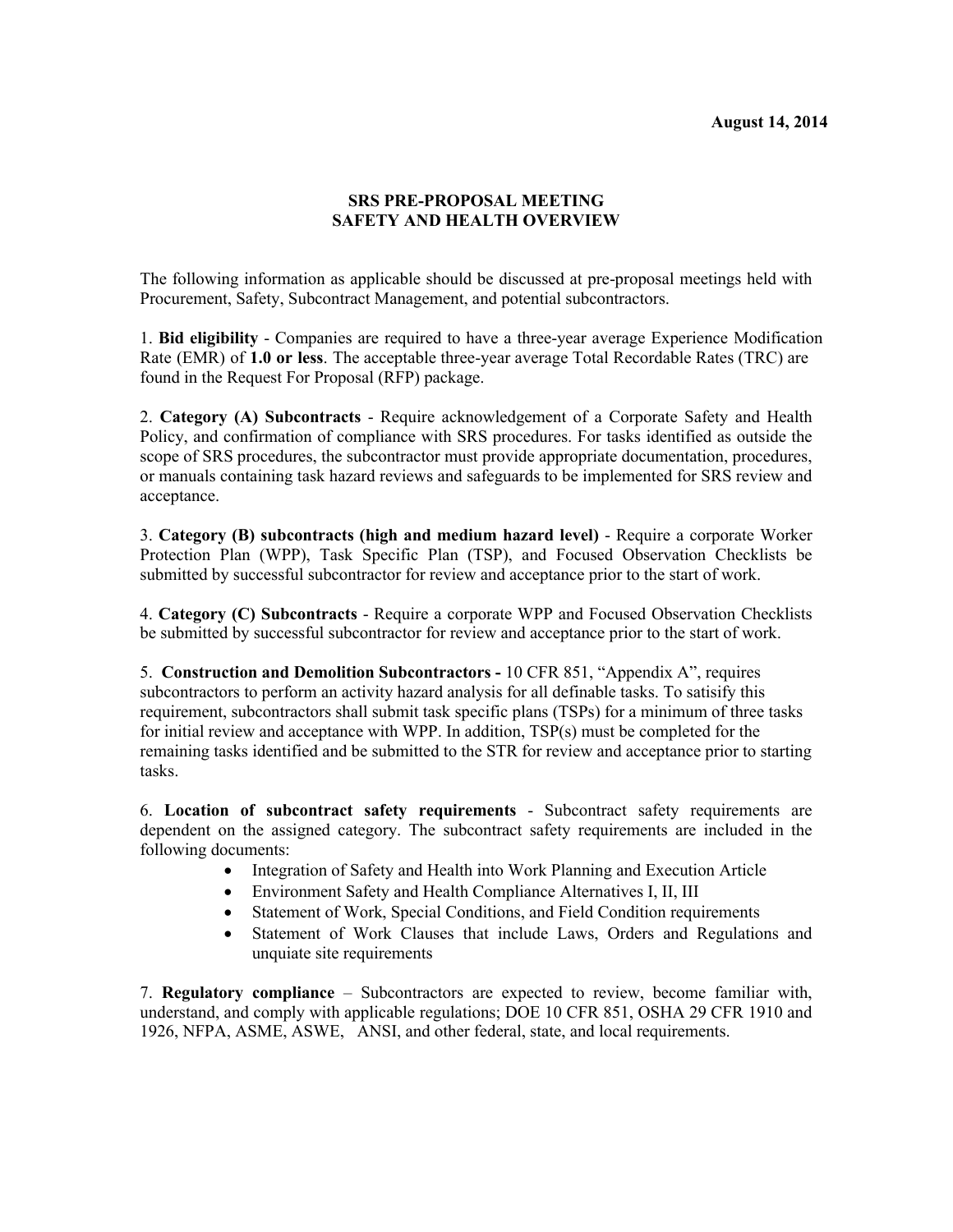8. **Medical clearance / medical surveillance program** - Subcontractors must have a medical clearance / surveillance program in place for affected employees when potentially exposed to specific health hazards per OSHA. The following are examples of required medical clearance / surveillance programs.

- Lead (29 CFR 1910.1025 and 1926.62)
- Asbestos (29 CFR 1910.1001 and 1926.1101)
- Benzene (29 CFR 1910.1028 and 1926.1128)
- Occupational Noise (29 CFR 1910.95 and 1926.52)
- Respiratory Protection (29 CFR 1910.134 and ANSI 88.2)
- HAZWOPER (29 CFR 1910.120 and 1926.65).

## **Note: This list is not all inclusive; subcontractor must determine when the applicable OSHA standard requires such a program.**

9. **Subcontractor WPP compliance** – Subcontractors are responsible for implementing and enforcing their safety and health program at all times, even when the subcontract scope of work involves the use of sub-tier subcontractors.

10. **Equipment Operation** – All equipment shall be operated by trained and qualified operators. Equipment must be maintained in safe working order per manufacturer's maintenance and repair instructions. Employee training must be documented and records maintained.

11. **Rigging qualification** - Rigging shall be performed only by riggers who are qualified by training and experience.

12. **Safety oversight** – DOE-HQ/SR and any SRS employees can perform focus observations, audits and assessments.

13. **Time out / stop work authority** - Every employee has the right to call a **TIME OUT or STOP WORK**, if work is deemed unsafe.

14. **Designated competent person** – A trained designated competent person is required for specific work scopes per OSHA. Some examples include; excavations, scaffolds, fall protection applications, etc.

15**. Confined Space** – Subcontractors must provide training and have a written confined space program. When specified in the subcontract, subcontractor will attend site specific training and comply with the site confined space requirements.

16. **Hazardous Energy Control** – Subcontractors must provide training and have a written hazard energy control program. When specified in the subcontract, the subcontractor employees will attend site specific training and comply with the site hazardous energy control requirements.

17. **Designated Safety Representative / professional** - Service subcontractors with four (4) or more employees. All construction subcontracts require a safety professional or safety representative.

Name, qualifications, duties, and management authority must be submitted with WPP